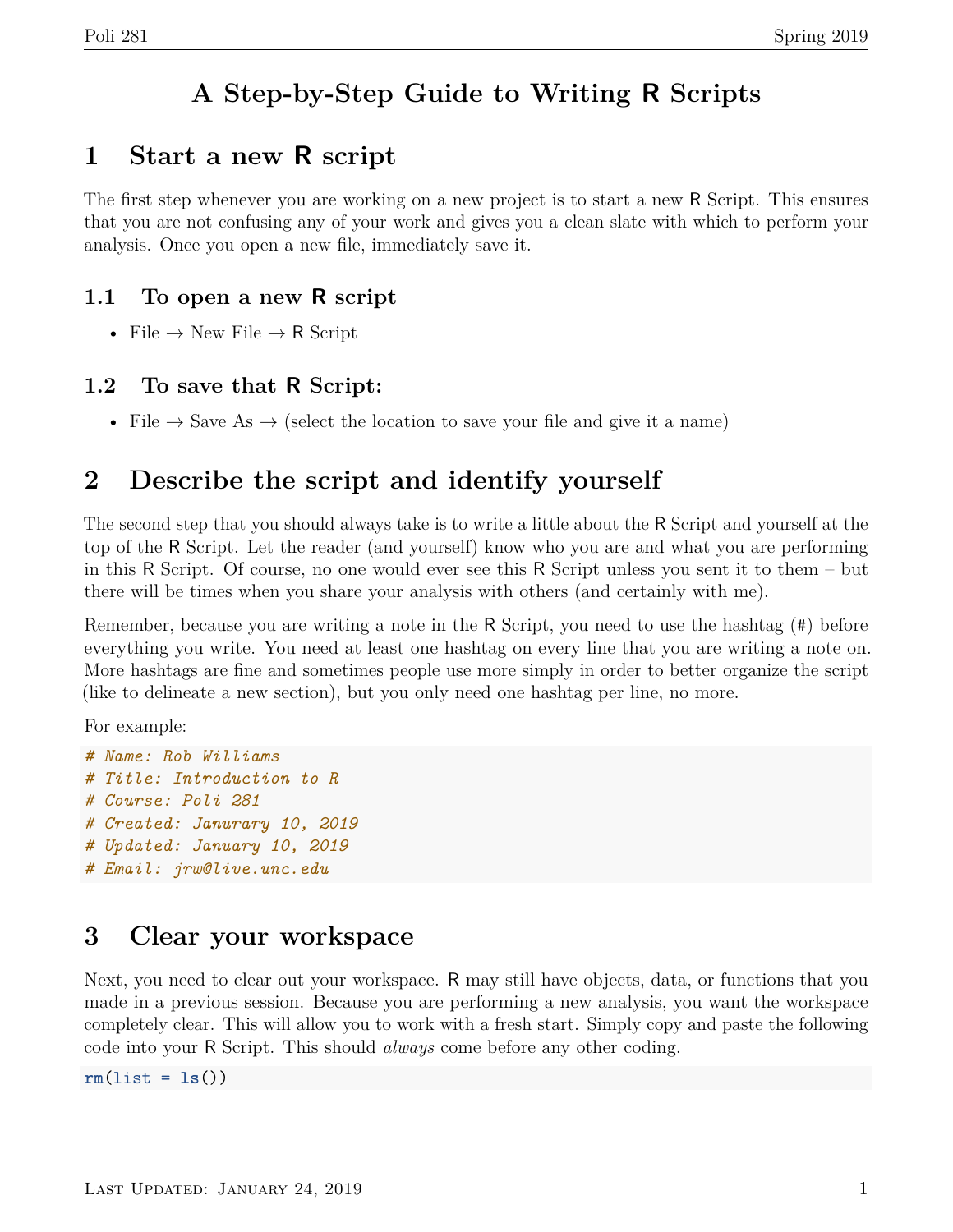#### **4 Run your code**

Once you type code in (like the code you use to clear your workspace), you will need to 'run' it. R does not know, just because you type something in the script, that you want to run it. You need to tell it to run something.

To run your code, you have a couple of options.

- 1. Place your cursor anywhere in the line of code that you want to run. Before the code, after the code, in the middle - it doesn't matter. Then either:
	- a. Run the code by pressing the 'run' button ( $\rightarrow$  $\mathbf{r}_{\text{min}}$ ) on the top right corner of your R Script
	- b. Run the code by pressing Command+Enter at the same time (if you have a Mac) or Control+Enter (PC or a Mac)
- 2. Highlight the portion of the code that you want to run. This allows you to isolate the code that you want to run instead of running the entire line. Again, run the code in the same way that was described above and is replicated here. Then either:
	- a. Run the code by pressing the 'run' button ( $\rightarrow$ Run $\cdot$ ) on the top right corner of your R Script
	- b. Run the code by pressing Command+Enter at the same time (if you have a Mac) or Control+Enter (PC or a Mac)

## **5 Set a working directory**

Setting a working directory can save you some big headaches. Basically, a working directory tells R where to pull any information from and where to save everything to. It would be a good idea to create a folder for everything you are going to do in R for this class and then set that folder as your working directory. Then, at the beginning of every session, you will use the same code to set your working directory and you won't need to worry about hunting anything down.

**Note:** this step is specific to you and your computer. *My working directory will not work on your computer*.

• First, figure out what you current working directory is by running the code getwd(). This tells you what R thinks your working directory is right now – it will likely be where you saved your R Script. It may look something like this:

**getwd**()

#### ## [1] "/Users/Rob/Dropbox/UNC/Teaching/281 Spring 2019/In Class Materials"

This is telling me that my current working directory is in the In Class Materials folder, which is nested within my 281 Spring 2019, Teaching, and UNC folders, all of which live within my Dropbox. For me, this is perfect. However, if R returned something like this to me

#### ## [1] "/Users/Rob/Dropbox/UNC/Teaching"

then I would need to make it more specific when I set my working directory.

• Now, set your working directory using the setwd() command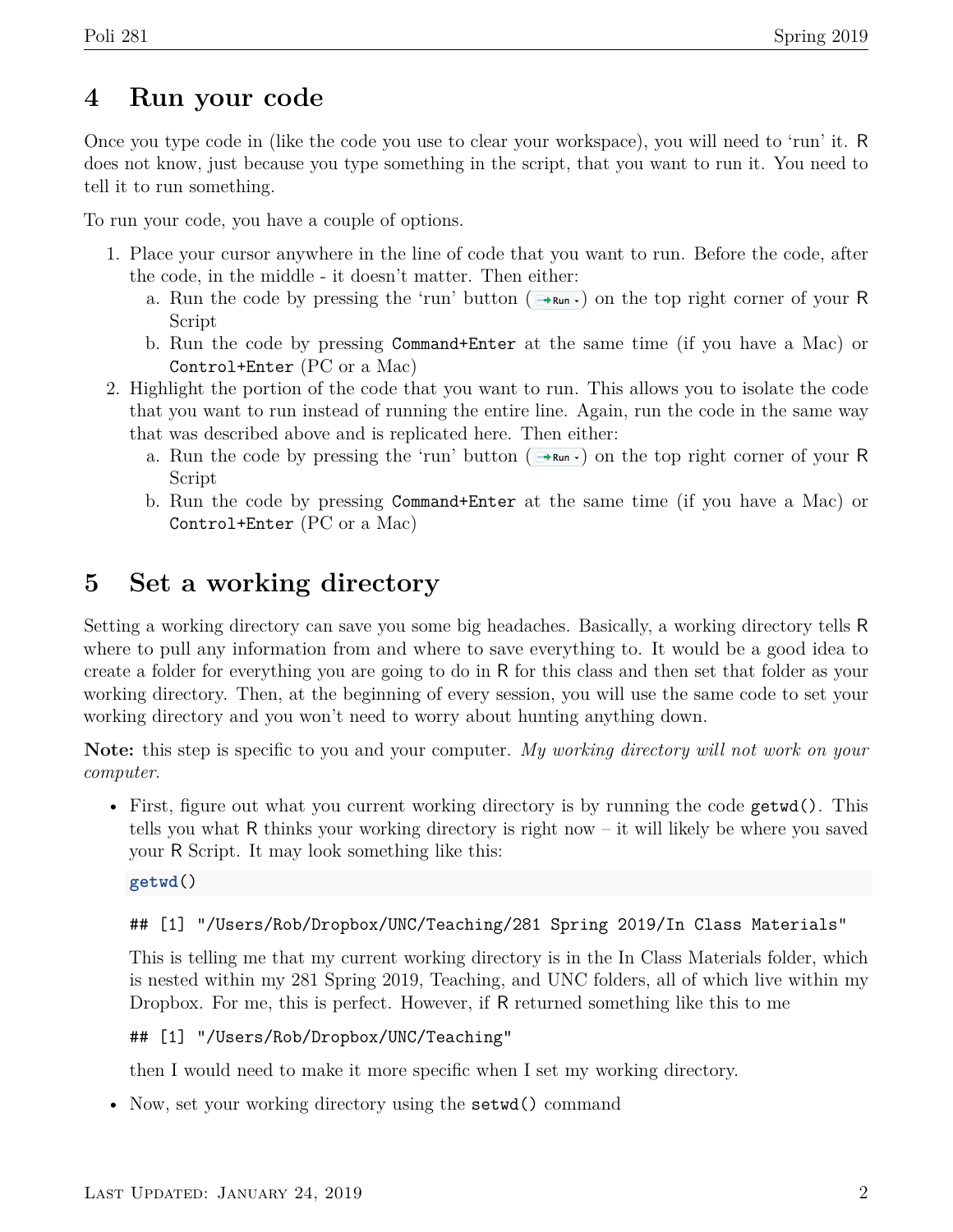```
setwd('/Users/Rob/Dropbox/UNC/Teaching/281 Spring 2019/In Class Materials')
```
However, you should *always* use the setwd() command at the start of an R script, with the filepath that leads to the folder where your script lives. If you don't, R won't be able to find

## **6 Read in data**

We frequently use R to analyze data. That is the whole point of this program. If we did not need to analyze data, we could pretty much just use a calculator to do what R does! So – getting data into R is extremely important. There are multiple ways to read in data, but I want you to use the following procedure throughout class. It is the quickest and, once you are accustomed to it, the easiest way to read in data. It is also the most versatile.

Most of the data we use will be in .csv (comma separate variable) format, so I am focusing these instructions on that. If you have data in other formats, it is still possible to read it into R. But for now, let's just get our .csv skills down pat.

- 1. Download the data
- 2. Once the dataset is downloaded, move it to the folder/location that you are using for your working directory. For me, this means I would put the data into my In Class Materials folder.
	- a. This will be specific to your computer. Do not try to look for my folders on your computer because they won't be there. Instead, put the data into the folder that you created for your R work in this class.
	- b. There are a couple of ways to move data (or any files) to the folder you want it in. You can go to your computer (on a PC) or finder (on a Mac) and locate the data in Downloads (if you recently downloaded it). Then, you can drag and drop it to the appropriate folder. You can copy and paste it to the appropriate folder. You can also open it (and it will likely open in excel) and then use Save As to save it to the appropriate folder. This last option will not work if the data is in a format that is more difficult for your computer to open, though.
- 3. Now that your data is in the folder that you are using for your working directory, reading the data in will be very simple. You are going to use the read.csv() command and give R the name of the data that you want to read in, in quotes. Make sure you include the .csv at the end of the name of the data.

But, if you do not assign this data to an object, then R will just show you the data without saving it or letting you do anything with it. So, you need to assign it to an object. You can call the object anything, but let's just stick with "data" for now.

```
# read in data
ACD <- read.csv('ucdp-prio-acd-172.csv')
```
4. If you look at the Global Environment to the right, you should see now that the dataset has been read in.